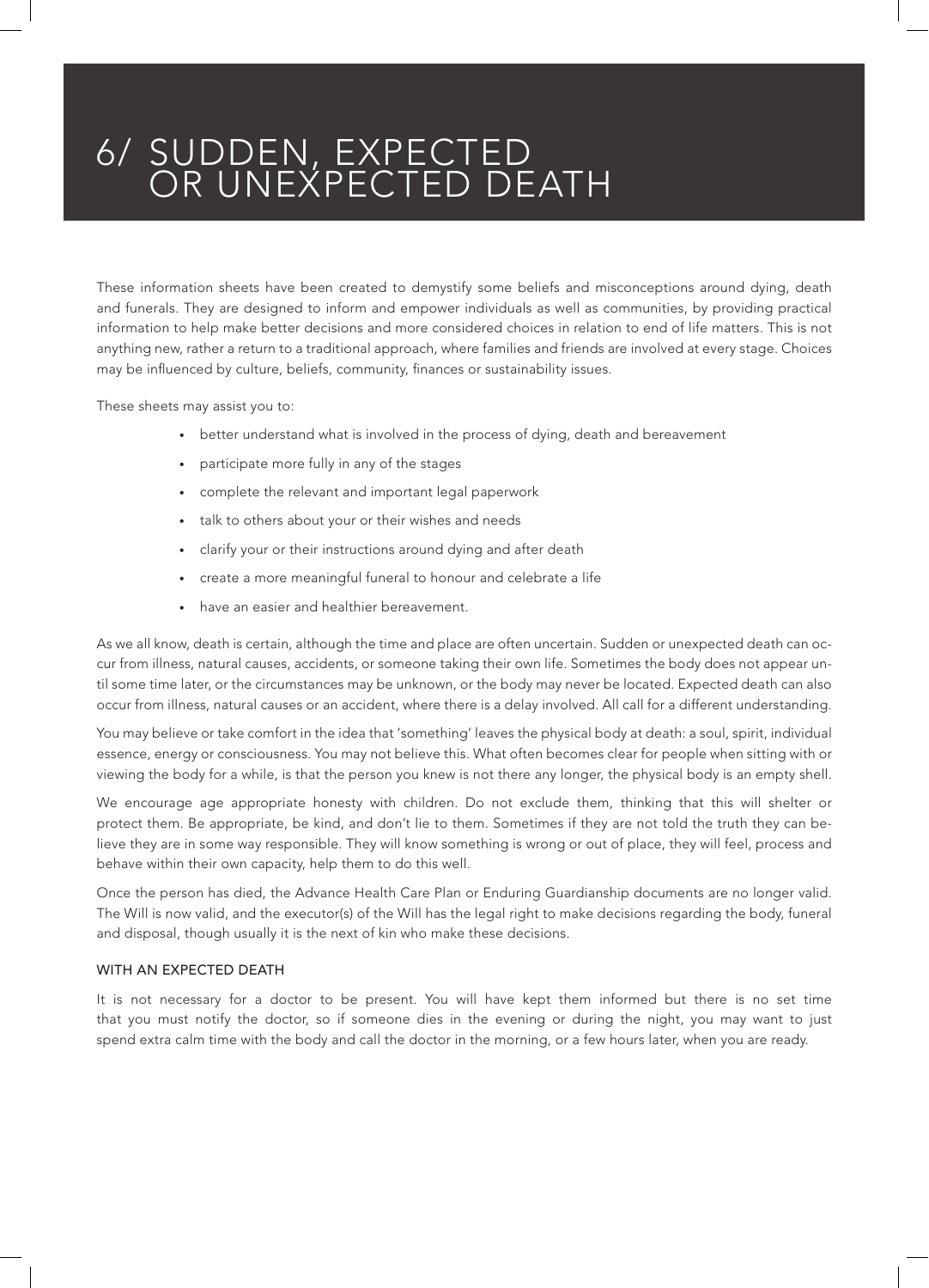## 5/ SUDDEN, EXPECTED OR UNEXPECTED DEATH

#### WITH AN EXPECTED DEATH

It is not necessary for a doctor to be present. You will have kept them informed but there is no set time that you must notify the doctor, so if someone dies in the evening or during the night, you may want to just spend extra calm time with the body and call the doctor in the morning, or a few hours later, when you are ready.

With a sudden or unexpected death there may be additional shock, distress or trauma for you as the people left behind. In some cases you may be notified by the police. Prepare yourself by imagining this possibility.

If you discover the body, try to stay calm, take deep breaths, take hold of something, sit or kneel down. If you feel the need or are able to, check for signs of life, such as a pulse, pupil response and temperature. If there is a possibility to resuscitate them, attempt CPR or call an ambulance, and try to stay as calm as you can. If they are clearly dead and unable to be resuscitated, you may just want to be still. This is a time and an experience you will only have once.

Consider what needs to happen next. Take some time to be with your own feelings and the reality of the situation. This may be minutes or even hours. Continue to try to stay as calm as you can.

Do not pick up the phone until you are ready. Depending on the circumstances you may choose to call loved ones, a doctor, an ambulance, the police or a funeral director. Once this course of action is taken, it can be difficult to stop it. In a short amount of time, you could find the place full of strangers asking questions, and the body whisked away. You may want to delay this until you have said your goodbyes, and you are ready to deal with this next stage.

If a person has not seen a doctor in the previous three months, or they have had an operation in the previous three months, an autopsy may be required. If the cause of death needs to be determined the body may be taken by ambulance to a hospital morgue and undergo an autopsy. This can take two to three days to occur. In some cases the family may be given a choice, and can request no autopsy.

An autopsy is a procedure where the body is surgically opened by the Coroner, by a series of cuts. The organs are removed, examined to work out the cause of death and usually placed back in, and then the body is stitched back up. This can involve a cut to the hairline, and through the centre of the torso. The body canstill be viewed, but we suggest you have someone explain the condition of the body before hand so that you know what to expect. You could also have someone accompany you for your first viewing, allowing them to leave you as you get used to it and shock abates.

If there has been an autopsy it is still possible to:

- bring the body home
- wash and dress the body yourself
- sit, be with or hold a vigil with the body
- have an open coffin at the funeral

If a doctor has been attending the person recently and knows the cause of death, they will issue a death certificate, so no need for an autopsy. In these cases, it is then possible to move the body from the home straight to the cremator or the grave, with the correct paperwork completed and due procedure followed. However, usually there is a ceremony.